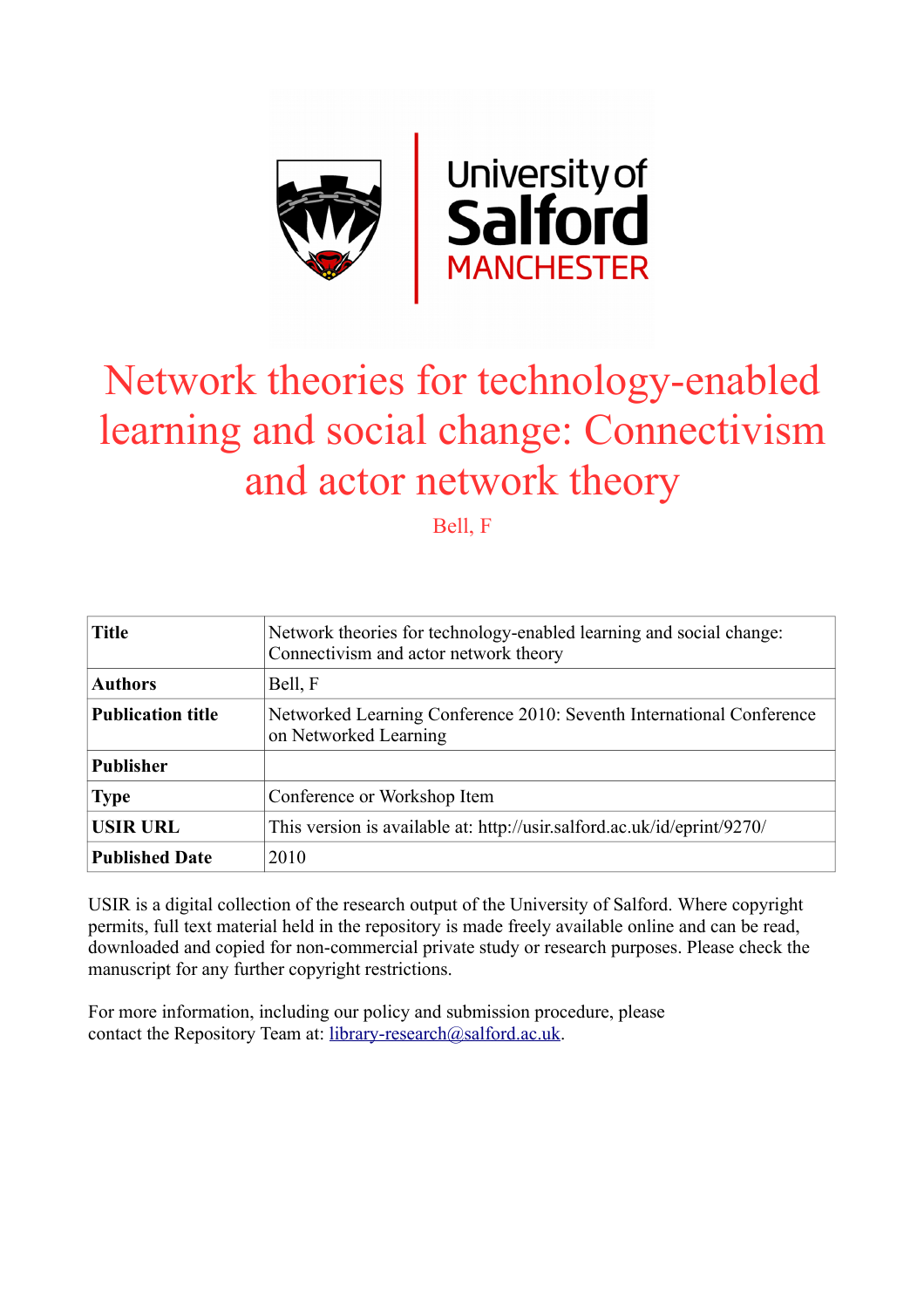# Network theories for technology-enabled learning and social change: Connectivism and Actor Network theory

# Frances Bell

Information Systems, Organisation and Society Research Centre, Salford Business School, f.bell@salford.ac.uk

# **Abstract**

Learning never was confined to classrooms. We all learn in, out of, before, during and after episodes of formal education. The changing sociotechnical context offers a promise of new opportunities, and the sense that somehow things may be different. Use of the Internet and other emerging technologies is spreading in frequency, time and space. People and organizations wish to use technology to support learning seek theories to frame their understanding and their innovations. In this article we explore Connectivism, that is positioned as a theory for the digital age, in use on a Massive Open Online Course (MOOC), Connectivism and Connective Knowledge, in 2008. We then compare Connectivism with another network theory, Actor Network Theory, to explore possible synergies. We found that Connectivism enables educators and learners to legitimise their use of technology to support teaching and learning. Connectivism, a relatively new theory, can benefit from a richer empirical base as it develops. Since the scope of educational change can vary from a specific learning setting through organisational and societal settings, we can develop theories through empirical exploration of cases across the range of settings to support our understanding and actions.

# Actions in Keywords

Learning theory; Connectivism; Actor Network Theory.

# Introduction

As costs of digital devices, storage and bandwidth have fallen, audio, video and text-processing has come to be used daily by people at home, at work and in formal education. Internet usage has became commonplace in the developed world and is growing fast in developing countries see Table 1 ("Internet Usage Statistics," 2009). There are still significant discrepancies in Internet penetration rates but Africa is enjoying the greatest growth rate in users 2000-2008 (from a low base), and Asia already has the largest number of Internet users. This widespread and growing number of Internet users offers the possibility of local and global dialogue and sharing of resources, subject to linguistic and socio-cultural constraints.

| World Region            | <b>Internet Users</b><br>2008 | Penetration %<br>Population | User Growth<br>2000-2008 |
|-------------------------|-------------------------------|-----------------------------|--------------------------|
| Africa                  | 54, 171, 500                  | $5.6\%$                     | 1100.0%                  |
| Asia                    | 650, 361, 843                 | $17.2\%$                    | 469.0%                   |
| Europe                  | 390,141,073                   | 48.5%                       | 271.2%                   |
| Middle East             | 45,861,346                    | 23.3%                       | 1296.2%                  |
| North America           | 246,822,936                   | 73.1%                       | 128.3%                   |
| Latin America/Caribbean | 166, 360, 735                 | 28.6%                       | 820.7%                   |
| Oceania/Australia       | 20,593,751                    | 59.9%                       | 170.2%                   |
| <b>WORLD TOTAL</b>      | 1,574,313,184                 | 23.5%                       | 336.1%                   |

Table 1 - Internet Users, Penetration and Growth Statistics, from (Internet usage statistics 2009)

There has been a shift in how people use the Internet from being primarily consumers to being producers of information, whether that information is their online presence, a read count, a comment, a remix of someone else's content or some original content. The development of web and internetworked technologies has provoked a broad interest in the activities of knowledge creation and sharing. Learning is not only a human activity that is escaping from the classroom but also one that is being *recognized* as happening more in sites such as the workplace and home where it has always taken place. Web-enabled learning is undertaken by individuals, often within a social setting: this may be in formal education, in other organizations and in society in general (as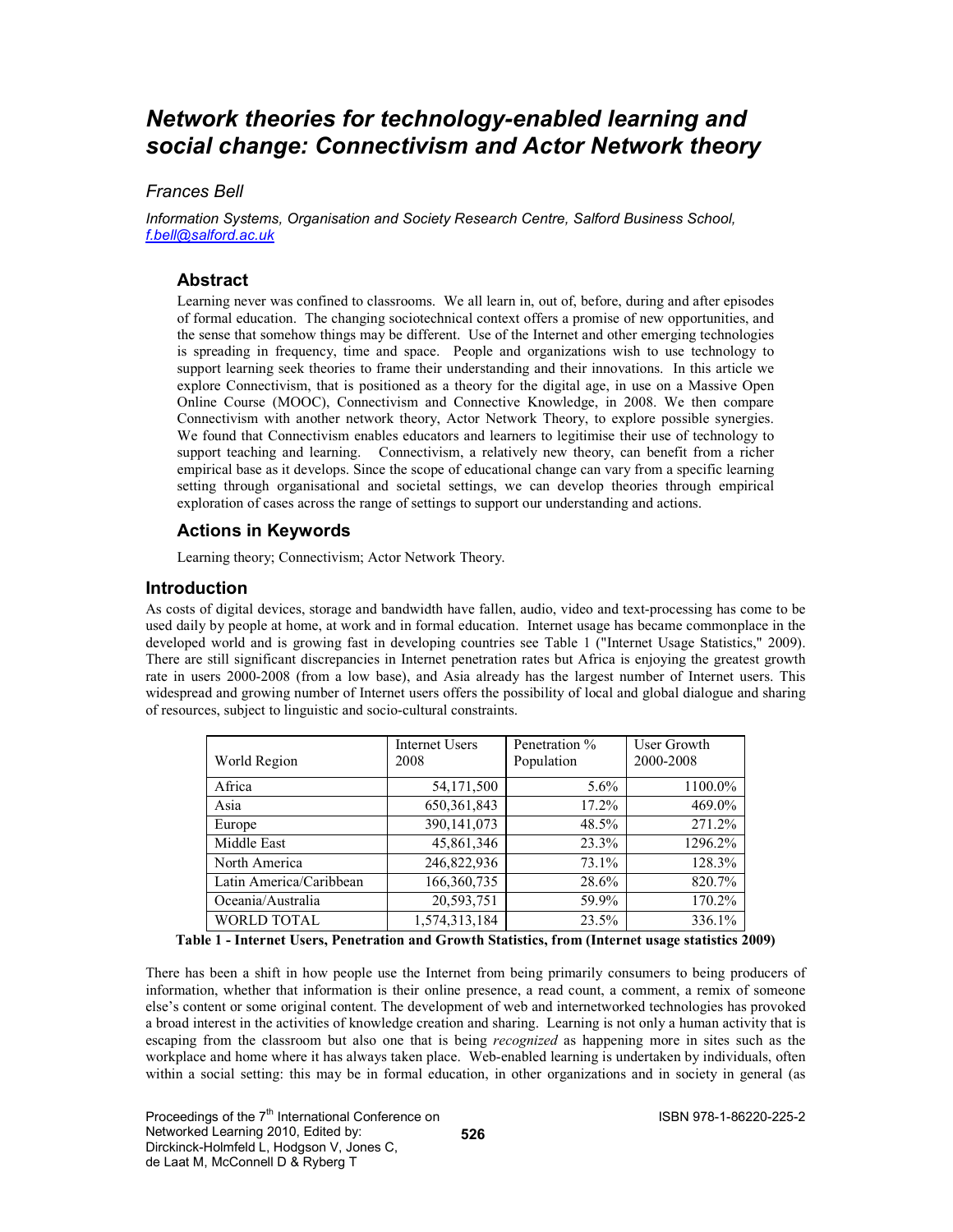independent informal learners). The web offers the possibility for many to 'publish' their ideas and creative works, although it is often still a small minority who participate by posting and commenting, as most only read. Knowledge is simultaneously seen as a commodity that can be managed and sold, and as a social activity, a commons within which knowledge flows as people share and refine ideas. Siemens (2006) recommends that a practical discussion of knowledge can be held if it is seen as:

something that a) describes some aspect of the world, and b) something on which we can act (Siemens, 2006, p. 150)

This flexible definition of knowledge includes our own sense-making of the world, 'know how', codified knowledge in texts, multimedia. It provides a basis for viewing knowledge as residing in networks of humans and non-human appliances, whilst leaving space for human agency.

Those concerned with education - teachers, learning technologists - want to understand learning in this changing technological context and think about how education might be different. Theories of web-enabled learning have grown out of the disciplines of education and what is called instructional design in USA, with competing and philosophically disjoint theories such as behaviorism, cognitivism and (social) constructivism holding sway in different quarters and at different times. Behaviourism offers laws to govern behaviour that can inform a teacher's manipulation of the learning environment (including texts and activities) to promote learning, for example Gagne's nine events of instruction. Cognitivism opens up the black box of the mind regarding the learner as information processor. Social constructivism is an interpretivist approach, based on phenomenology, that has an "ontology in which reality is subjective, a social product constructed and interpreted by humans as social actors according to their beliefs and value systems", (Darke, Shanks, & Broadbent, 1998). Hence social constructivism places a greater emphasis on the importance of social interactions in affecting the individual's generation of knowledge or facts about the world. Such categorizations of theories can run counter to the practice of teachers who often adopt and adapt theories in a flexible manner to help them to understand and plan teaching and learning activities. It can be argued that theories of learning that were based on assumptions of students being taught by teachers, usually in a classroom, do not provide an adequate framework for us to think and act in the digitally saturated and connected world in which we live. Networked theories of learning (Goodyear, 2001) and of society (Castells, 2000) have been elaborated to explain the impact of ICTs across education, commerce and society in general. Learners, teachers, managers and policy makers are trying to integrate technology into learning in formal and informal settings, looking for theories that can usefully inform their actions.

George Siemens proposes Connectivism as a learning theory for the digital age as a successor to behaviourism, cognitivism and constructivism (Siemens, 2004). Within the broad church that is Connectivism is included work by Stephen Downes on connectionist knowledge (Downes, 2005). Learning is increasingly entwined with our use of technologies, and we strive to understand how changes take place in what we know and do. The setting for this study was Connectivism and Connective Knowledge (CCK08), a MOOC run by Downes and Siemens through the University of Manitoba. Since global participants were exploring ideas related to Connectivism and Connective Knowledge through multiple channels, technologies and web services, this course can legitimately be seen as a reflexive enactment of the theory of Connectivism<sup>1</sup>. This paper explores two questions:

- How does Connectivism behave as a knowledge network (in the CCK08 course and beyond)?
- Can Actor Network Theory (and Social Shaping Theories in general) inform the development of Connectivism as a knowledge network?

# Research Method

-

The literature review outlines actor-network theory and Connectivism, in the context of the broader development of theories of education and other social change, providing a conceptual framework for the analysis. The primary data for this research is obtained from three main sources: time-segmented google searches of blogs and Google Scholar; the author's participation (including observation) in CK08 (supplemented by searches of the CCK08 Moodle forums at http://ltc.umanitoba.ca/moodle/course/view.php?id=20 ); and subsequent study of the archive of the CCK08 network resources. The analysis was done by the author on an

<sup>&</sup>lt;sup>1</sup> Since this study took place, the course has run again as CCK09.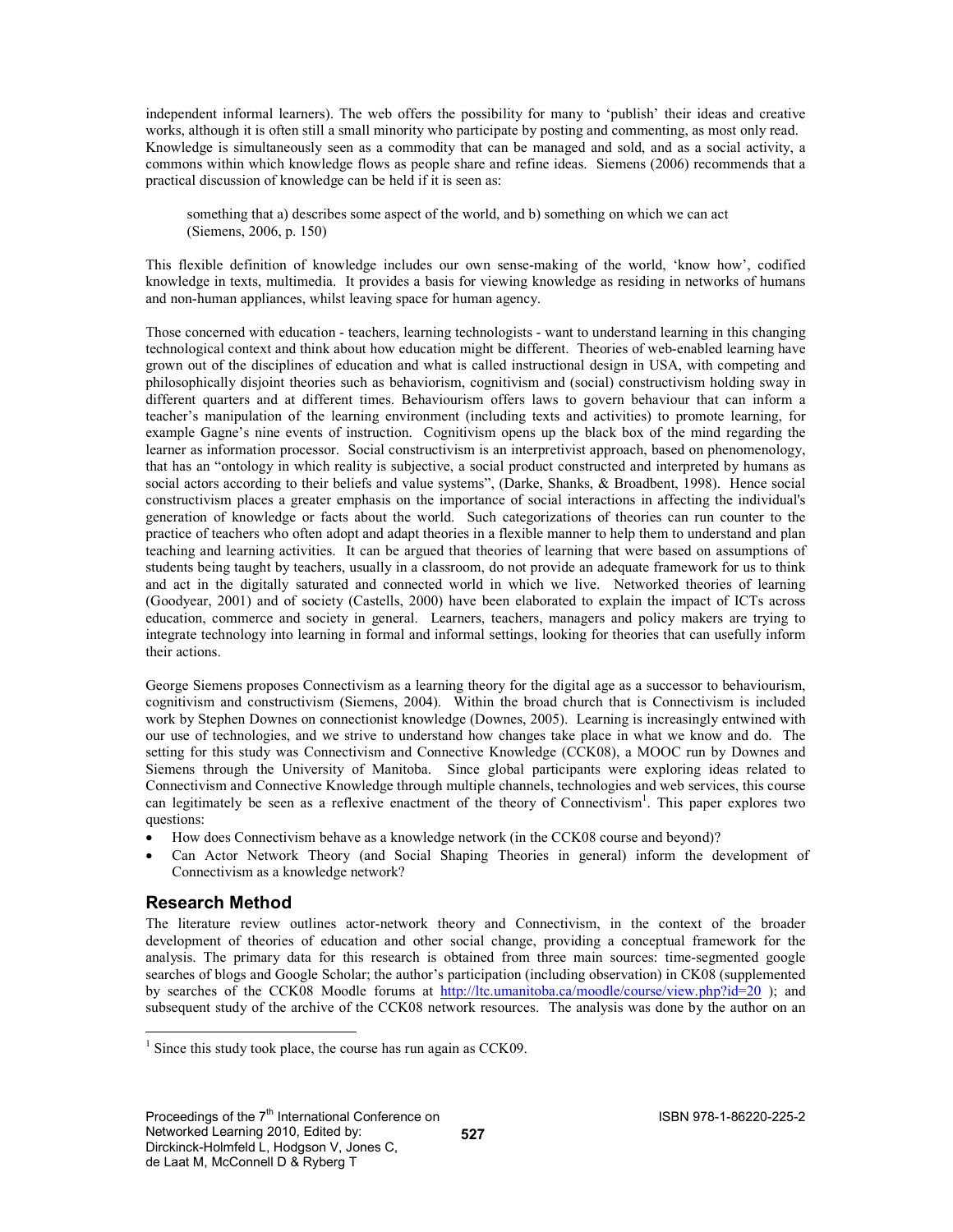incremental basis, based on reading of the literature and CCK08 course interactions (punctuated and partially recorded by the reflective blog posts, and enriched by responses to these). The investigation of the Internet links between Actor-Network (Theory) (ANT) and Connectivism was done by Google blog and other searches, on successive occasions during and after the course. This data has been summarized and presented retrospectively, using MS Excel.

# Theories of Learning and Social Action

A theory can be seen as a useful set of ideas that help us make sense of a phenomenon, something more formal such as a conceptualization or set of precepts, or something that can be proved/disproved. A learning theory can help us to think about how and why change (in learning) happens (Smith, 1999). Another way of seeing theory is as body of knowledge that relates to and emerges from our own grounded theorizing. There is an ongoing trend since to include both human agency and material/societal structures in our analysis of the world in general, and in education in particular. Vygotsky's work in the early  $20<sup>th</sup>$  Century highlighted the mediating role of language in learning. Since then, Activity Theory has been developed over three 'generations' and is now widely used in the interpretation of the use of Information and Communication Technologies (ICTs) in education and other domains. Its inclusion of cultural artifacts is an asset in the analysis of the development and use of technology, viewing human activity as being mediated by artifacts over time. Huamns engage in this mediated activity in networks, which can themselves be reconfigured through expansive transformation. However the primary focus remains on *human* activity, whereas Actor Network Theory (ANT) includes human and non-human material objects in its symmetric analysis,<sup>2</sup> that is also reflected in Connectivism's assertion that learning resides in non-human appliances, see Figure 1.

Principles of connectivism

- Learning and knowledge rests in diversity of opinions.
- Learning is a process of connecting specialized nodes or information sources.
- Learning may reside in non-human appliances.
- Capacity to know more is more critical than what is currently known
- Nurturing and maintaining connections is needed to facilitate continual learning.
- Ability to see connections between fields, ideas, and concepts is a core skill.
- Currency (accurate, up-to-date knowledge) is the intent of all connectivist learning activities.
- Decision-making is itself a learning process. Choosing what to learn and the meaning of incoming information is seen through the lens of a shifting reality. While there is a right answer now, it may be wrong tomorrow due to alterations in the information climate affecting the decision .

#### Figure 1 - Principles of Connectivism (Siemens, 2004)

#### Connectivism

George Siemens identifies as limitations of behaviourism, cognitivism and constructivism: their intrapersonal view of learning; their failure to address the learning that is located within technology and organizations; and their lack of contribution to the value judgments that need to be made in knowledge-rich environments (Siemens, 2004). Prior to this, the term 'Connectivism' had been used when applying ideas from biological models of the brain to neural networks in machine learning, treating the neural network as part of a whole:

"The overall view that a strongly interconnected neural network and its firing patterns must be considered as part of a whole became an important principle of orientation in the study of the nervous system; it is referred to under the name of Connectivism" (Gestzi, 1990).

In machine learning, software neural networks that use network models to learn are applied to problems where it is difficult to model a function but it can be inferred from observation<sup>3</sup> e.g. image processing and data mining.

<sup>3</sup> http://en.wikipedia.org/wiki/Artificial\_neural\_network

 $\begin{array}{c} \hline \end{array}$ 

<sup>&</sup>lt;sup>2</sup> Material semiotics maps relations simultaneously between material objects and ideas, sets of which relations form networks.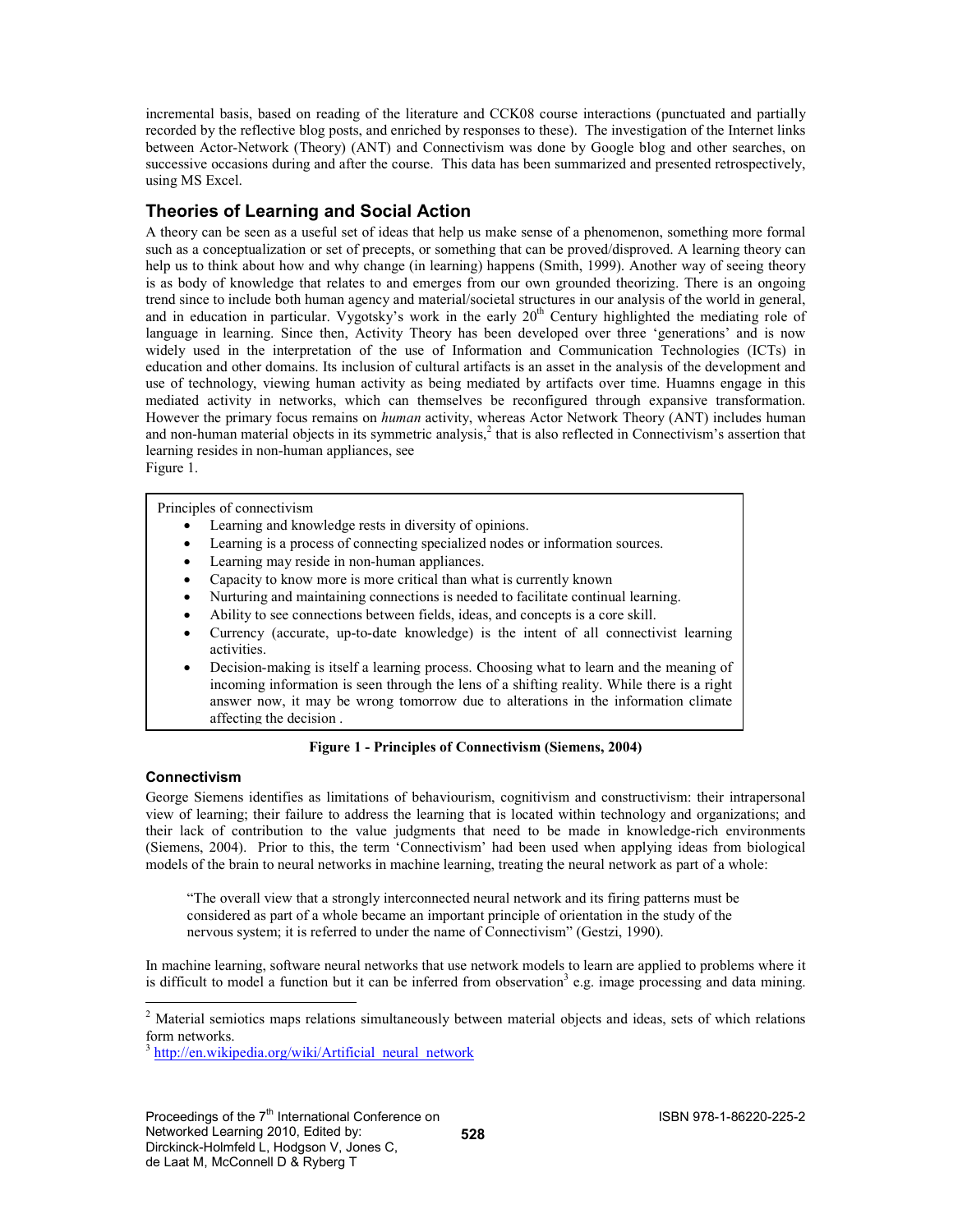In the current and rapidly growing understanding of how the brain works, the network metaphor is applied to brain functions, including learning. Stephen Downes and George Siemens have brought together their ideas on the use of networks in understanding learning, on many levels, in a theory called Connectivism.

Siemens sets a bold research agenda around the sharing of cognitive tasks between people and technology; coping with rapid change in the 'information ecology'; and the impact of theories of networks, complexity and chaos. He defines a network as connections between entities (nodes), where the nodes can be individuals, groups, systems, fields, ideas or communities, with a set of broad guiding statements, see

Figure 1. Downes gives a detailed account of connective knowledge, a form of distributed knowledge spread across more than one entity, characterising it as "knowledge  $of$  the interaction" (Downes, 2005).

Knowledge in the network is seen as decentralized (Siemens, 2006, p. 92) where knowledge is too diverse and flows too rapidly to be held in the human mind. Connectivism draws on Snowden's 4 ontologies of knowledge (simple, complicated, complex and chaotic) (Siemens, 2006, p. 97). and on 'rhizomatic' knowledge - negotiable community-based (Cormier, 2008). Connectivism appears to be based on a pluralist epistemology (acknowledging diversity of 'opinions') as in social constructivism, but a valid goal of a connectivist learning activity is to achieve accurate and up-to-date knowledge. Accuracy must then be determined within specific contexts. In 2006 Downes outlined a controversial distinction between groups and networks in a moving blog post http://halfanhour.blogspot.com/2006/10/that-group-feeling.html , and presented this in a more formal way in this presentation in New Zealand http://www.downes.ca/post/42521 . Downes characterises networks, in comparison with groups as emphasising diversity, autonomy, openness and emergent knowledge. Kop and Hill(2008)'s comprehensive analysis concludes that Connectivism is influential in the development of pedagogies for the current shift in context accompanying emerging technologies but that it does not constitute a new learning theory distinct from ones that precede it. To summarise, Connectivism draws on a diverse set of theories from learning, education, philosophy of knowledge and knowledge management. It is situated within a discourse of change in education, related to the transformative possibilities offered by emerging technologies, and is available to inform changing pedagogies.

#### Actor-Network Theory

Under the general umbrella of Social Shaping Theories (SST), various theories have emerged, including Social Construction of Technology (SCOT) (Mackenzie & Wacjman, 1999), and Actor-Network Theory (J. Law & Hassard, 1999). These theories emerged from Science and Technology Studies as a response to the then prevailing view, technological determinism, characterised as the belief that

Technologies change, either because of scientific advance or following a logic of their own; and then they have effects on society. (Mackenzie & Wacjman, 1999)

Fox (2005) identifies three key aspects of Actor Network Theory: symmetrical analysis whereby material and non-human elements are treated the same as social and human elements; ANT analyses are intended to illuminate how a network grows and decays rather than explain outcomes; and third that the process of growth/decay is one of translation (Fox, 2005). Law (2007) tells us that ANT is not a theory but rather it is descriptive, telling us stories of how things do or do not assemble, a sociology of translation, emphasizing the work of human and non-human actors in building a network, as they form alliances.

# Connectivism and Connective Knowledge (CCK08)

CCK08 was an online course offered by the University of Manitoba over 12 weeks to "outline a connectivist understanding of educational systems of the future". The course details stress the transformational aspects of learning technologies and the need to explore the underlying reasons for change<sup>4</sup>. The course materials were presented and participants contributed through a range of channels including wiki, forums on Moodle (an Open Source Virtual Learning Environment), blogs, Elluminate (an online classroom with video chat, and shared interactive board), a channel on UStream.tv, Second Life, and a variety of web resources. All of these were

<sup>-</sup><sup>4</sup> http://ltc.umanitoba.ca/wiki/Connectivism#Course\_Details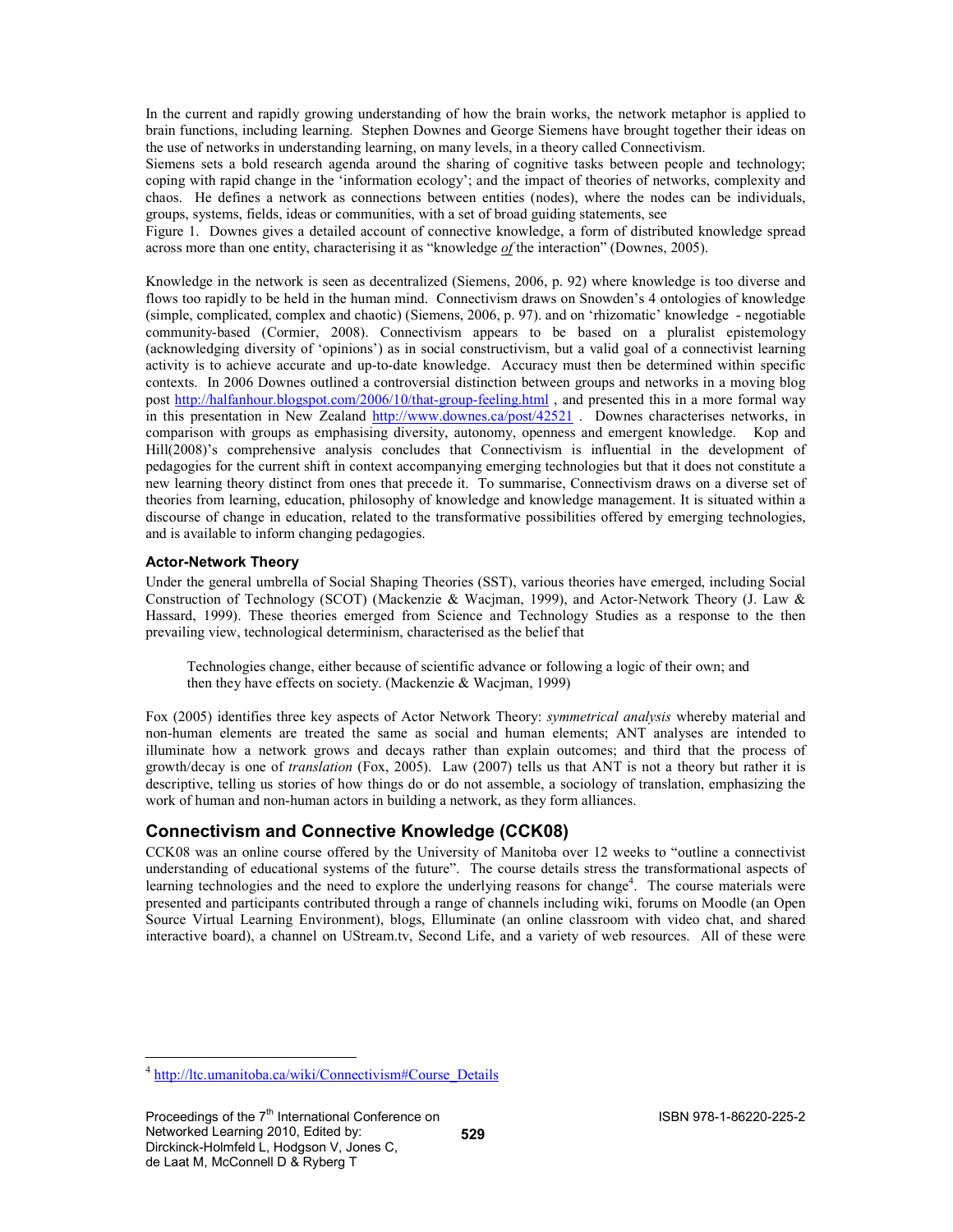integrated via a daily newsletter, and aggregation conducted via the CCK08 tag. Siemens and Downes have provided their own analysis of technologies and other aspects<sup>56</sup>. 24 students took the course for credits with University of Manitoba, 1 student was accredited by their home institution and around 2200 followed the course with varying levels of commitment and participation. There was a large volume of student interaction on the forums, with hundreds of postings in weekly forums on the CCK08 Moodle site. As a participant observer, I can say that I encountered creative dialogue and people strengthening their links with resources, but more importantly with each other, as they cited each other's contributions and included fellow students on their blog rolls.

# **Discussion**

#### Points of contact between Connectivism and ANT

Both Connectivism and ANT employ symmetrical analysis that includes human and non-human elements. Connectivism characterizes learning as occurring within the network, whilst ANT concerns itself with how the network forms and decays over time: both learning and network formation are dynamic processes. On the other hand, I observed that many of the CCK08 participants, whilst recognising the importance of resources and technologies, adopted a much more people-centric approach to networks in their dialogue. Siemen's contention that the pipe is more important than the content within the pipe suggests a material semiotic approach, also reflected in rhizomatic knowledge.





Figure 2 - Search of Google Scholar for Connectivism and Actor network

Figure 3 - Google Blog Search for Connectivism and Actor Network Theory

These points of contact between ANT and Connectivism have not, so far, been explored in dialogue and writings by the key writers on Connectivism. Figure 2 shows us that ANT has much more substantial body of writing associated (though Connectivism may just be at the point that ANT was 15 years ago). However, inasmuch as scholar.google.co.uk represents 'scholarly' literature, a search showed minimal contact between those writing about Connectivism and ANT. Of the 6 returns, 1 was not a scholarly text, 3 referred to Connectivism concepts prior to the 'theory of Connectivism' and only 2 referred to both. From this, we can infer that ANT had not been a significant influence on the development of Connectivism. ANT was taken up by a small minority of participants on CCK08, who recognized the points of contact and tried to bring the ideas together. Downes did pick up in the CCK08 Daily newsletter on comments from participants that ANT was a theory of social action rather than education; and about Connectivism's bolder claims about learning as a neurological phenomenon and its normative position on what could be http://connect.downes.ca/cgibin/page.cgi?post=44375 . He also rejected the idea that network was used as a metaphor in Connectivism. These three points are worthy of further analysis, see next section.

<sup>-</sup><sup>5</sup> http://www.elearnspace.org/blog/2009/02/23/cck08-wrapup-recording/

<sup>&</sup>lt;sup>6</sup> http://halfanhour.blogspot.com/2009/02/access2oer-cck08-solution.html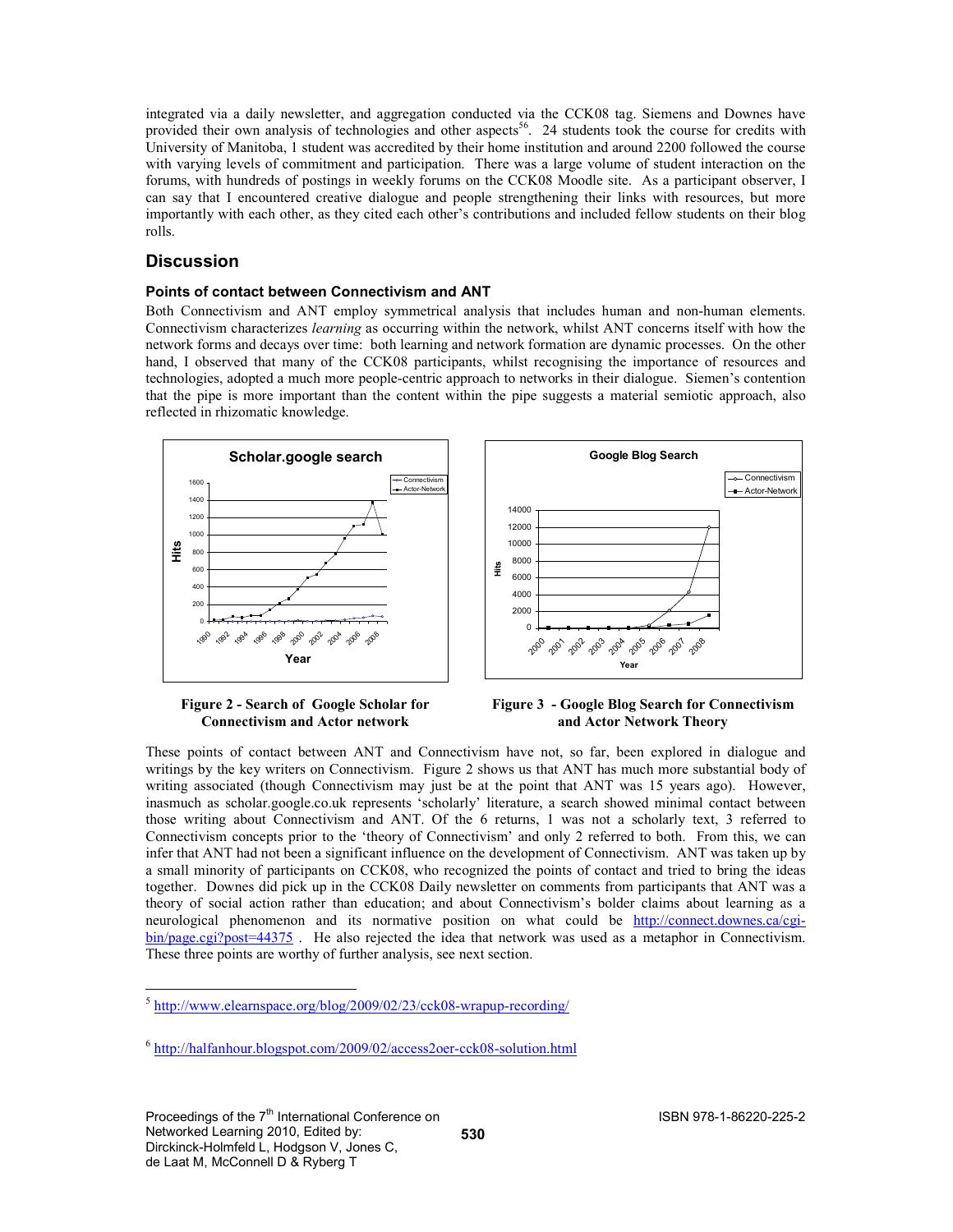#### Differences between ANT and Connectivism

A significant difference between ANT and Connectivism is in the latter's connection with the transformational potential of learning technologies in education, which transformation may be considered to be a social action. ANT is concerned with social action but adopts a descriptive rather than a normative or even an emancipatory stance. The stories told in ANT accounts of some part of the world may help imagine, and even effect, a changed future but the nature of that changed future is not embedded within ANT. Connectivism is clearly 'different' from ANT in its concern with learning, and the role of technology in changing how people learn and how knowledge is shared. These differences are most clearly evident in Downes' writing on the differences between groups and networks that he sees as an important element of Connectivism, though one on which Siemens places less emphasis, seeing groups as type of network http://elearnspace.org/media/CCK08\_Wk5/player.html. Downes' clear articulation of the difference between networks and groups is normative and provoked much debate on the Moodle forums in CCK08. Particularly controversial were his claims that "groups are based on passion while networks are based on reason" http://halfanhour.blogspot.com/2006/10/that-group-feeling.html, and that socialization should not be a goal of education http://ltc.umanitoba.ca/moodle/mod/forum/discuss.php?d=956. From my observation, there was limited support for either of these claims from the CCK08 participants, but that may not be surprising given the preponderance of people who worked in formal and informal education roles. It seemed that they were more interested in how emerging technologies can help them to make incremental changes to practice in teaching and learning, rather than a radical overturning of education systems.

The second and third claims, the neural aspects of learning, and that network should not be considered as a metaphor for learning, can be dealt with together. Clearly, it makes sense to apply findings from brain research to the practice of teaching and learning. For example, it is very useful to know that the adolescent (and even older) brain is still very much under development rather than regard learners as beings with fixed abilities and attributes. What is less clear to me is that neural networks within the brain should operate in an equivalent way to networks of larger things like people and technologies. The difficulty lies in focusing on the attributes of networks as entities, rather than as ANT does, on their formation and decay. Downes presents reasoned arguments of different types of associationism but the elision of neural networks and knowledge networks (of human and non-human appliances) is presented fairly unproblematically as follows:

if a human mind can come to 'know', and if a human mind is, essentially, a network, then any network can come to 'know', and for that matter, so can a society. (Downes, 2005).

We find ourselves asking what does it mean for a network to know, when it may be more useful to think of how the network came to be at a moment in time. Another difference between ANT and Connectivism is that ANT is presented through rich empirical stories of networks and alliances building and fragmenting, whereas Connectivism is argued from referent work, and in distinction to previous theories. It may be that such rich Connectivism case studies are in progress but not yet evident.

#### Connectivism as a knowledge network

At an early stage of CCK08, George Siemens recognized that Connectivism is open to revision and that the CCK08 might be a site for critique of Connectivism saying:

I hope we can make progress in this course [on critiquing Connectivism], but I don't think we'll achieve the task in only 12 weeks. Exploring, critiquing, extending, and revising a theory is a task of generations.http://ltc.umanitoba.ca/moodle/mod/forum/discuss.php?d=808#p4369

Evidenced by the quantity and quality of participation on CCK08, Connectivism is clearly an attractive theory for practitioners wishing to change their practice to take advantages of the affordances of digital media and open publishing. What remains to be explored is its relevance and sustainability over time. One way to do that is to examine whether Connectivism constitutes a knowledge network in its own terms (within CCK08 and beyond). Connectivism comprises a network of people (such as George Siemens, Stephen Downes and those who have blogged about it – see Figure 3), things such as published papers, the blog posts themselves, and events such as the CCK08 course and the 2007 Connectivism Conference. We can evaluate Connectivism against the principles identified in Figure 1.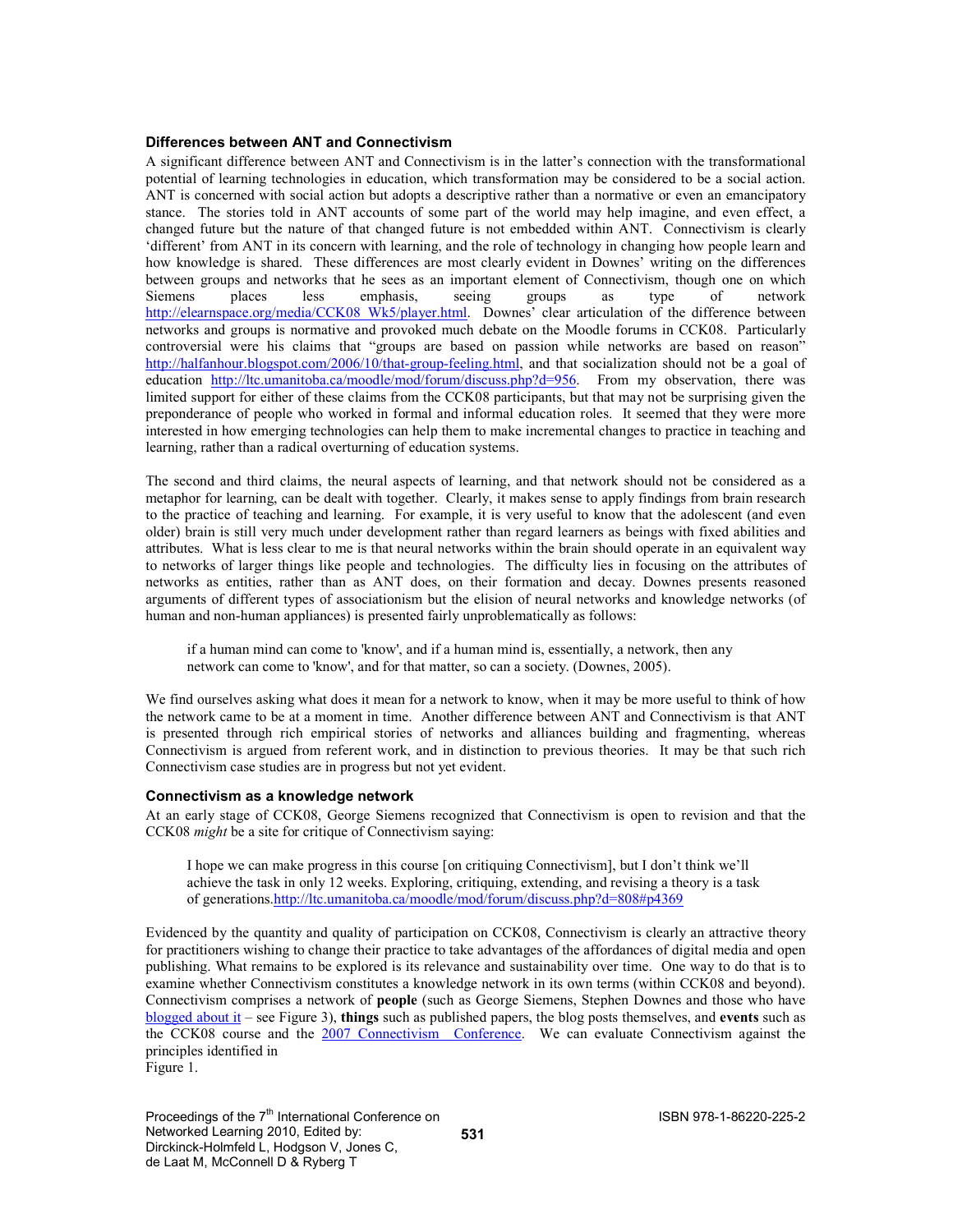#### Learning and knowledge rests in diversity of opinions

Diversity is evident in sources that inform Connectivism, and diversity was present in the forums. However, CCK08 was a course where people could learn about Connectivism rather than a dialogue to refine and change it. As discussed earlier, there are few connections between ANT and Connectivism in the scholarly literature at time of writing. In developing as a knowledge network, Connectivism can benefit from discussion and comparison with ANT with which it bears some striking similarities.

#### Learning is a process of connecting specialized nodes or information sources

The knowledge network that is Connectivism was already well-connected in the blogosphere, prior to September 2008 (see Figure 3), much more so than ANT. This can be interpreted as Connectivism having broader reach than ANT. The agency of CCK08 participants in connecting themselves, their writings, and the sources provided has been impressive, and may help to explain the leap in Connectivism's blog presence in 2008.

#### Learning may reside in non-human appliances

This aspect of Connectivism is attractive to those wishing to incorporate internetworked technologies (such as Web 2.0 products and services) into their teaching and learning practice but is currently under-theorised in Connectivism. Scholars and practitioners could benefit from bringing in ideas from ANT where the role of nonhumans in networks has been thoroughly explored.

#### Capacity to know more is more critical than what is currently known

CCK08 has been an excellent model of this, with participants gaining skills in connection and finding information. I cannot comment on the networks of the other 2200 participants but I know that my own network and knowledge have increased significantly. The challenge for Connectivism as a knowledge network is to increase its capacity in related but unexplored areas, through boundary-crossing activities of researchers and practitioners.

#### Nurturing and maintaining connections is needed to facilitate continual learning.

The high number of CCK08 participants and their interactions suggests that they have increased connections but as many students dropped out not all will have learned to maintain them (in a CCK08 context at least). There is a tension between extending the network and nurturing connections. In a large scale network such as Connectivism, the legitimate practice of filtering to manage information overload can militate against finding new connections, and the nurturing of fragile connections. Haythornthwaite (2002) identifies the value of weak and latent ties in sustaining and strengthening networks. In the case of Connectivism as a knowledge network, this will enable knowledge propagation into and out of the network.

Ability to see connections between fields, ideas, and concepts is a core skill

Connectivism demonstrates its ability to use knowledge from a range of disciplinary areas. I hope that this critique indicates some additional avenues worthy of exploration. In ANT's terms, the network's enrolment of actors (writers, ANT, etc.) is a key moment of translation.

#### Currency (accurate, up-to-date knowledge) is the intent of all connectivist learning activities

Connectivism espouses this as a principle but in practice may experience it as a weakness. Both sources used (open access materials) and means of dissemination (blog posts and web links) are focused on the Open Web. In the interregnum before research and writing is universally open, this tends to exclude a significant amount of traditional scholarly publishing. However, services such as Google books and scholarly open access initiatives are beginning to address this gulf that is evident in the inverse relationships between Figure 2 and Figure 3. Decision-making is itself a learning process.

It is easier to ascribe decision-making to people than to networks or non-humans but networks do reach crossroads in their formation. The question for Connectivism is where it goes from here. Will it connect to ideas from ANT and other promising and related theories and research? Will it inform radical change in education? Will it be widely adopted by those engaged in incremental change? Bigum and Rowan (2004) draw on ANT in developing a framework for technologies in education. They give excellent examples of how the symmetric analysis of ANT's descriptive power of network formations that is very suggestive of how ANT could combine with Connectivism:

inscribing roles onto particular actors; for instance, configuring computers in student laboratories to load a particular web page on boot up or building a lecture theatre to accommodate fixed microphones and fixed cameras to support video conference-based teaching. In the former case, the computers in the laboratory can be relatively easily reinscribed, whereas in the latter instance the room is less easily reinscribed (Bigum & Rowan, 2004).

#### Conclusions

A benefit of Connectivism is that, as Cormier (2008) recommends, it is allowing a community of people

Proceedings of the 7<sup>th</sup> International Conference on Networked Learning 2010, Edited by: Dirckinck-Holmfeld L, Hodgson V, Jones C, de Laat M, McConnell D & Ryberg T